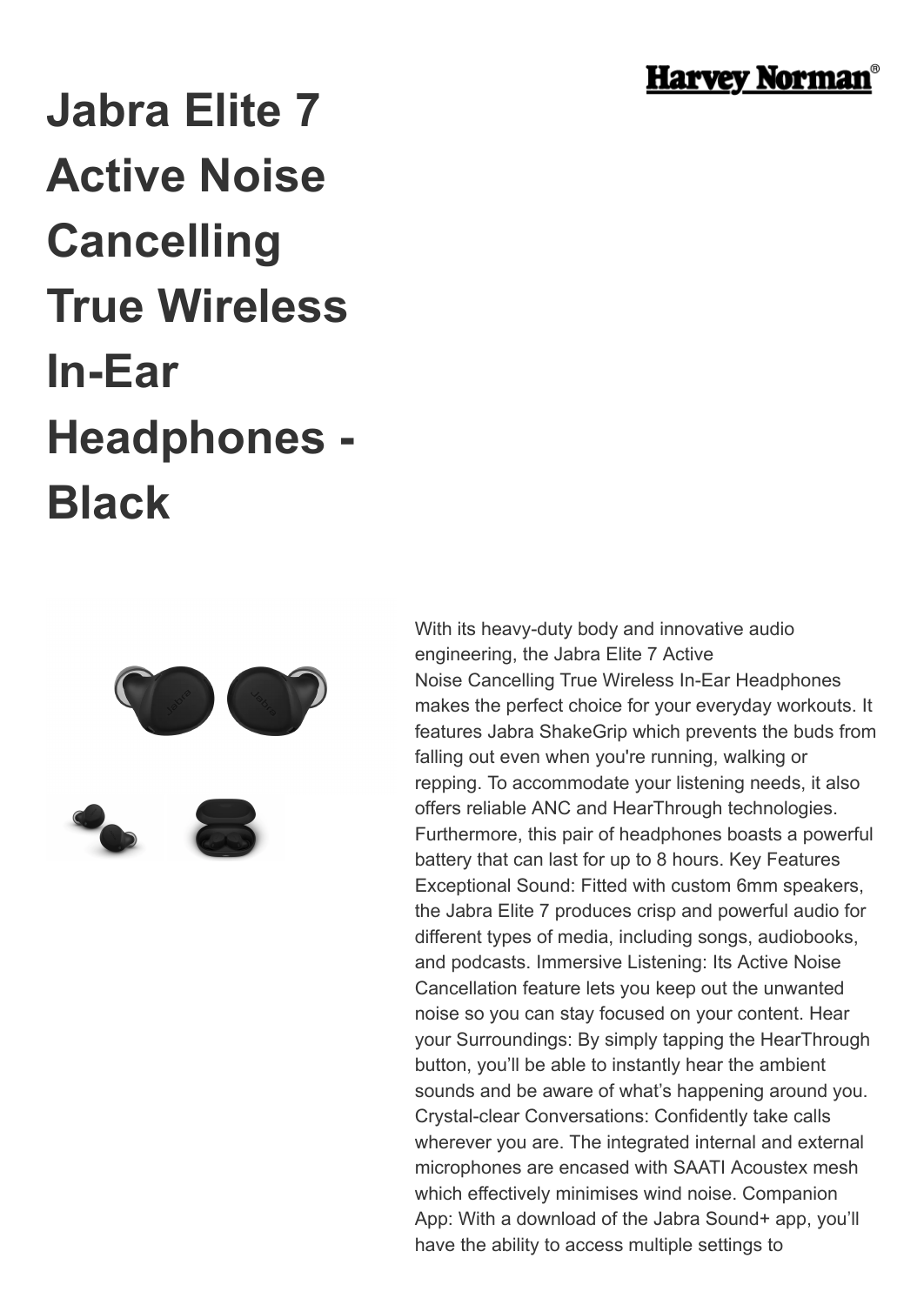personalise your listening experience. It features MySound, an intuitive equaliser, and five-level controls for noise cancellation and HearThrough. Convenient Features: The Jabra Headphones works with Alexa and Google Assistant, enabling you to quickly get help while you're on the go. In addition, it has a Mono mode that allows you to independently use either earbud. Durable Build: Whether you're indoors or outdoors, the Elite 7 has always got you covered! It flaunts an IP57 rating to ensure that it can reliably withstand water and sweat. Comfortable Listening: Thanks to its lightweight body and EarGel design, you can enjoy your favourite tunes in total comfort. It also incorporates ShakeGrip material that securely stays in place even as you move. Powerful Battery: It is equipped with a long-lasting battery that can accompany you for up to 8 hours. It also supports fast charging, giving you one hour of power in just five minutes of charging. Charging Case: When the battery runs out, you can easily slip your headphones into its handy case to extend battery life for up to 30 hours. Wireless Connection: This pair of headphones is equipped with Bluetooth 5.2, letting you seamlessly connect it to up to 8 compatible devices.

## **Features**

**All Product Details**

**Brand** Jabra **Product Type** Earphones **Model Number**

100-99171000-02

**Headphone Features**

**Noise Cancelling** Yes **Noise Cancelling Type** Active **True Wireless** Yes **On-Ear Controls** Yes **Voice Control** Yes **Headphone Frequency** 20Hz - 20000Hz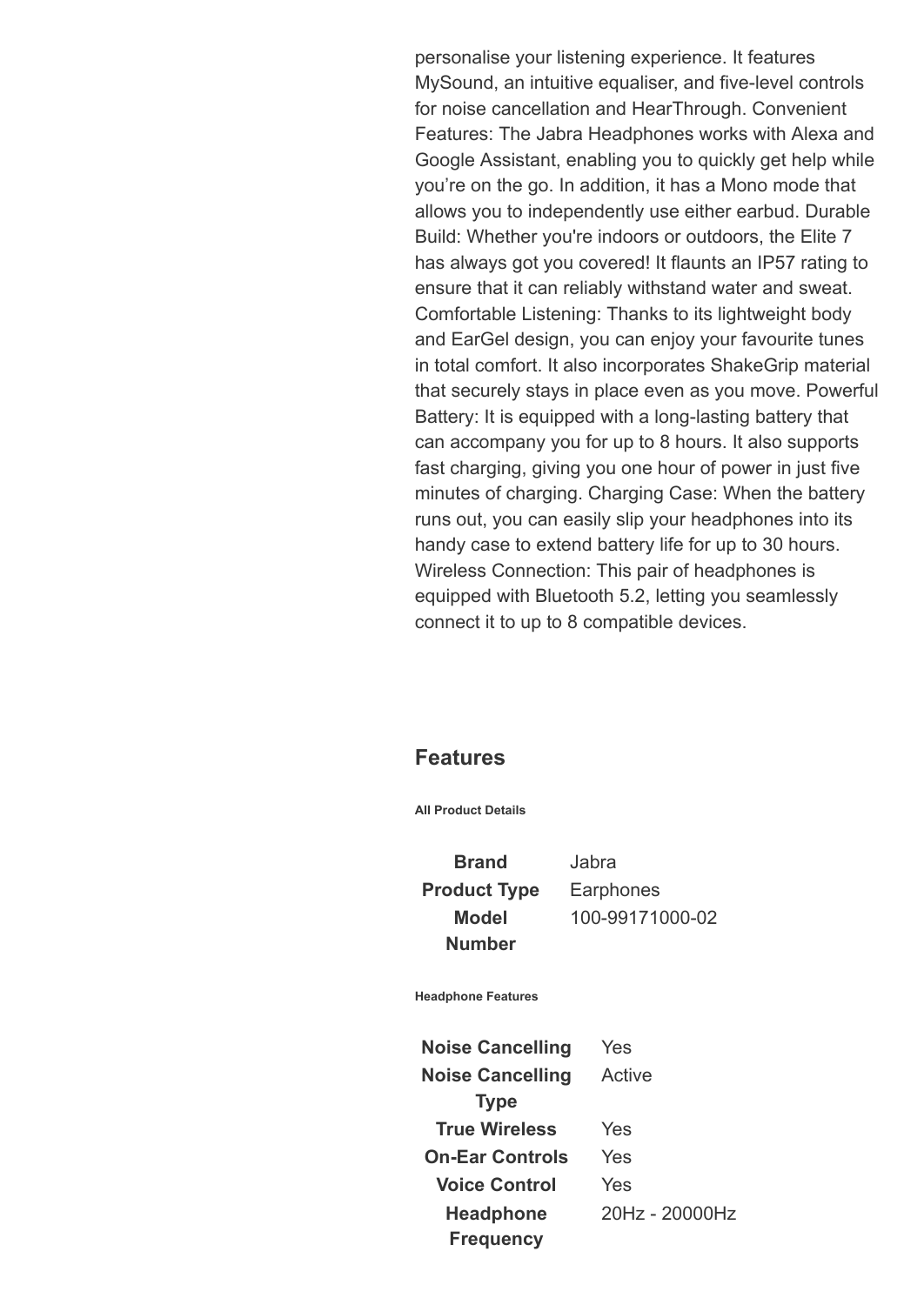## **Response**

## **Headphone Battery Features**

| <b>Headset Battery</b>  | Lithium Ion (Li-ion)             |
|-------------------------|----------------------------------|
| <b>Type</b>             |                                  |
| <b>Headset Charge</b>   | 2.5 hours                        |
| <b>Time</b>             |                                  |
| <b>Quick Charging</b>   | 5 minutes will give up to 1 hour |
| Time                    |                                  |
| Wireless                | Yes                              |
| <b>Charging Enabled</b> |                                  |
| <b>Music playtime</b>   | Up to 8 hours                    |
| with Bluetooth on       |                                  |
| <b>Battery Life/</b>    | Up to 30 hours                   |
| <b>Playtime with</b>    |                                  |
| <b>Full-charge</b>      |                                  |
| <b>Additional</b>       | Up to 22 hours                   |
| <b>Runtime with</b>     |                                  |
| <b>Charging Case</b>    |                                  |

**Charging Case Features**

| <b>Charging Port</b><br><b>Type</b>     | <b>USB Type-C</b> |
|-----------------------------------------|-------------------|
| <b>Charging Cable</b>                   | 0.3 m             |
| Length<br><b>Charging Case -</b>        | 2.53 cm           |
| <b>Height</b><br><b>Charging Case -</b> | 4.03 cm           |
| <b>Width</b>                            |                   |
| <b>Charging Case -</b><br>Depth         | 6.96 cm           |

**Audio Features**

| <b>Built-In</b>    | Yes           |
|--------------------|---------------|
| <b>Microphones</b> |               |
| Number of          | 6             |
| <b>Microphones</b> |               |
| <b>Microphone</b>  | 80Hz - 8000Hz |
| <b>Frequency</b>   |               |
| <b>Response</b>    |               |
|                    |               |

**Connectivity Features**